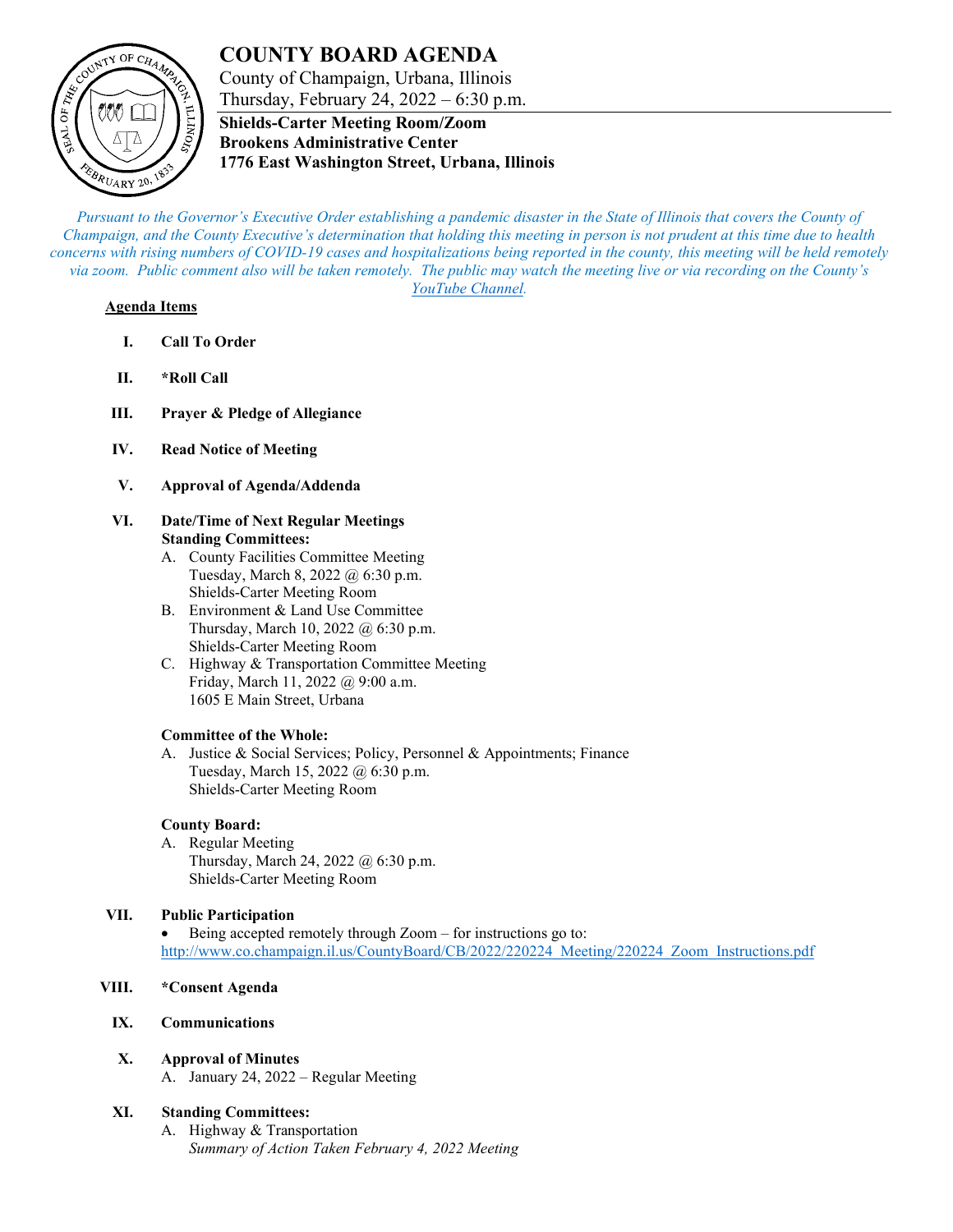| B. County Facilities                             |  |
|--------------------------------------------------|--|
| Summary of Action Taken February 8, 2022 Meeting |  |

C. Environment and Land Use Committee *Summary of Action Taken February 10, 2022 Meeting*

#### **XII. Areas of Responsibility**

*Summary of Action Taken February 15, 2022 at Committee of Whole Meeting (Justice & Social Services; Finance; Policy, Personnel, & Appointments)*

- A. Justice and Social Services
	- 1. Adoption of Resolution No. 2022-38 directing the County Board to modify the Animal Control Ordinance

#### **XIII. New Business**

- A. Adoption of Resolution No. 2022-39 authorizing payment of claims
- B. Adoption of Resolution No. 2022-40 authorizing purchases not following purchasing policy

### **XIV. Other Business**

- A. American Rescue Plan Act
	- 1. Adoption of Resolution No. 2022-41 authorizing Intergovernmental Agreements with: The Urbana & Champaign Sanitary District, The Village of Mahomet, and the Sangamon Valley Public Water District for assistance with residential water/wastewater account balances
	- 2. Adoption of Resolution No. 2022-42 authorizing award of contract to NICE Systems, Inc for a Digital Evidence Management System, pursuant to RFP 2021-011

#### **XV. Discussion/Information Only**

- A. Update from the Broadband Task Force Brad Uken
- B. ARPA funding for COVID testing and update on FY21 out-of-county prisoner boarding
- C. Update from ARPA Project Manager
	- Non-profit assistance (immigrant communities) New American Welcome Center contract
	- Water projects
- **XVI. Adjourn**

 \*Roll call \*\*Roll call and 15 votes \*\*\*Roll call and 17 votes \*\*\*\*Roll call and 12 votes

Except as otherwise stated, approval requires the vote of a majority of those County Board members present.

*All meetings are at Brookens Administrative Center – 1776 E Washington Street in Urbana – unless otherwise noted. To enter Brookens after 4:30 p.m., enter at the north (rear) entrance located off Lierman Avenue. Champaign County will generally, upon request, provide appropriate aids and services leading to effective communication for qualified persons with disabilities. Please contact Administrative Services, 217-384- 3776, as soon as possible but no later than 48 hours before the scheduled meeting.*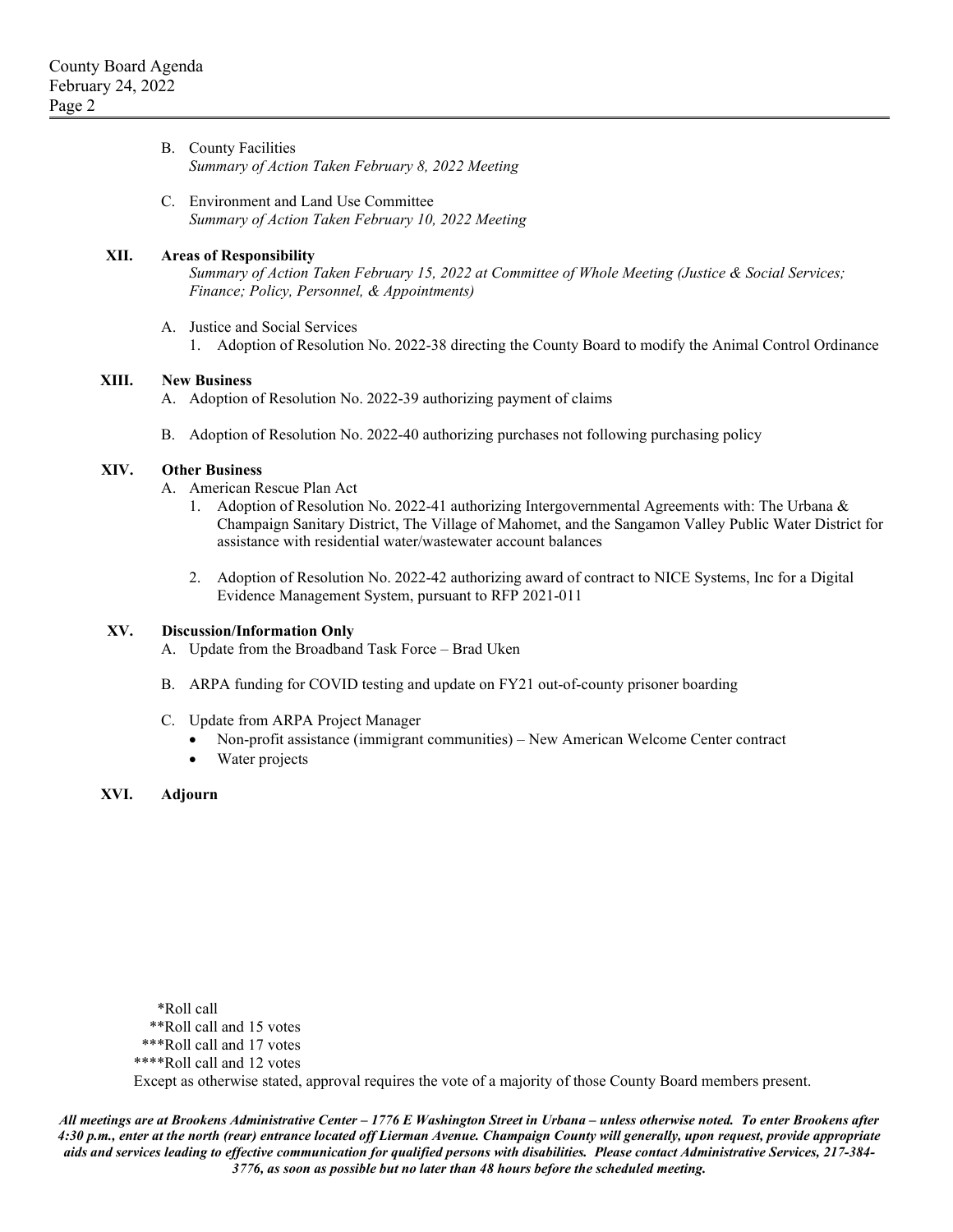# **COUNTY BOARD CONSENT AGENDA**

County of Champaign, Urbana, Illinois

Thursday, February 24, 2022 - 6:30 p.m.



# **Consent Agenda Items**

# **A. Highway & Transportation**

- 1. Adoption of Resolution No. 2022-13 approving appropriation of funds from the County Bridge Fund, Crittenden Township, #21-08118-00-BR
- 2. Adoption of Resolution No. 2022-14 approving appropriation of funds from the County Bridge Fund, Crittenden Township, #21-08119-00-BR
- 3. Adoption of Resolution No. 2022-15 appropriating \$600,000 from County Bridge funds for the replacement of structure #010-4033 Urbana Township, High Cross Road, #18-30057-00-BR
- 4. Adoption of Resolution No. 2022-16 granting authority for the County Clerk to certify and submit a resolution requesting reappointment of the County Engineer on behalf of Champaign County

### **B. Environment and Land Use**

- 1. Adoption of Resolution No. 2022-17 authorizing agreement to use State Farm Center Parking lot for IEPA One-Day Household Hazardous Waste Collection on April 9, 2022
- 2. Adoption of Resolution No. 2022-18 approving agreement between Champaign County, Parkland College and A-Team Recyclers regarding the Residential Electronics Collections on May 21, 2022 and October 15, 2022
- 3. Adoption of Resolution No. 2022-19 approving Champaign County Opt-In Form to Illinois EPA to participate in Manufacturer E-Waste Program in 2023

#### **C. Policy, Personnel & Appointments**

- 1. Adoption of Resolution No. 2022-20 appointing Phil Fiscella to the Champaign-Urbana Mass Transit District Board, term ending 12/31/2026
- 2. Adoption of Resolution No. 2022-21 appointing Rachel Voss to the Rural Transit Advisory Group, term ending 12/31/2022
- 3. Adoption of Resolution No. 2022-22 appointing Lori Larson to the Rural Transit Advisory Group, term ending 12/31/2022
- 4. Adoption of Resolution No. 2022-23 appointing Mary Sleeth to the Rural Transit Advisory Group, term ending 12/31/2022
- 5. Adoption of Resolution No. 2022-24 appointing Nathan Montgomery to the Rural Transit Advisory Group, term ending 12/31/2022
- 6. Adoption of Resolution No. 2022-25 appointing Tawanna Nickens to the Rural Transit Advisory Group, term ending 12/31/2022
- 7. Adoption of Resolution No. 2022-26 appointing John Ehmen to the #10 Town of Ogden Drainage District, term ending 8/31/2023

#### **D. Finance**

1. Adoption of Resolution No. 2022-27 approving Budget Amendment 21-00069 Fund 611 County Clerk Surcharge Fund / Dept 022 County Clerk Increased Appropriations: \$760 Increased Revenue: \$760 Reason: To cover final surcharge funds for 2021 death certificate surcharges to IL Dept. of Public Health

Shields-Carter Meeting Room/Zoom Brookens Administrative Center 1776 E. Washington Street, Urbana, IL 61802